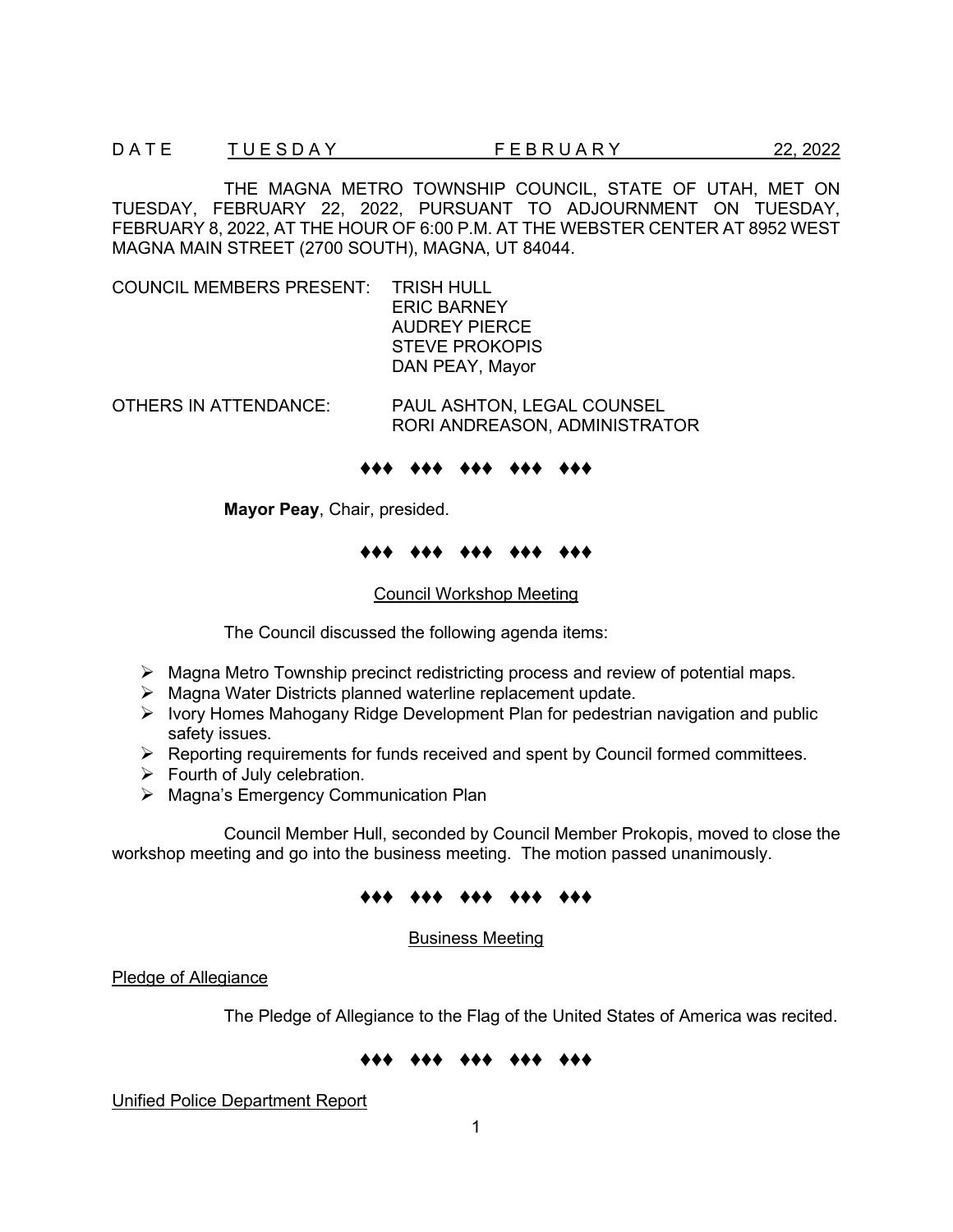**Chief Del Craig** stated he has reviewed the calls for service for 2021 and generated a report showing where the high call areas are. The report is sent to the COP team to keep an eye on those areas. A traffic safety plan is being put in place that will focus on crosswalks, school zones, and intersections. Officers will conduct crosswalk enforcement that will be funded by a highway safety grant. He would like the Councils input on what areas in their districts need to be enforced.

**Council Member Hull** stated drug take back day will on April 13.

**Chief Craig** stated the committee organizing the drug take back day is evaluating locations that will not interfere with businesses.

## ♦♦♦ ♦♦♦ ♦♦♦ ♦♦♦ ♦♦♦

Minutes

This item was pulled.

# ♦♦♦ ♦♦♦ ♦♦♦ ♦♦♦ ♦♦♦

Public Comments

**Jacqueline Sudbury** stated the development that is south of the Elk Run Nature Way has a fence in poor condition and she wants to know who is supposed to maintain the fence. The fence is unfinished wood and will not last long, something more permeant needs to be installed. She recommended that the Council make some code changes for Magna to deal with parking and congestion issues. In some of these areas fire trucks would not be able get down the street. There are apartments that do not have adequate parking and people are parking along the street. Residents that live in the DR Horton development are also parking on the street and not in their driveways.

− − − − − − − − − − − − − −

**Sara** (last name unknown) stated San Francisco has portable toilets for the public to use and believes that every city should have those available. With the influx of homeless individuals moving to Magna, there needs to be a place for them to use the restroom. She is tired of the people dealing drugs in her neighborhood, the needles laying around, drunks, and neighbors parking on her lawn. When her 81-year-old mother goes outside she is harassed by the neighbors who make racist comments to her and have threatened to kill Sara. The parking issues are a problem, an ambulance was unable to get down the street during an emergency where the man later died.

**Council Member Prokopis** stated that he received Sara's letter and distributed it to the other Council Members and UPD. He ensured her that the Council is working on those various issues.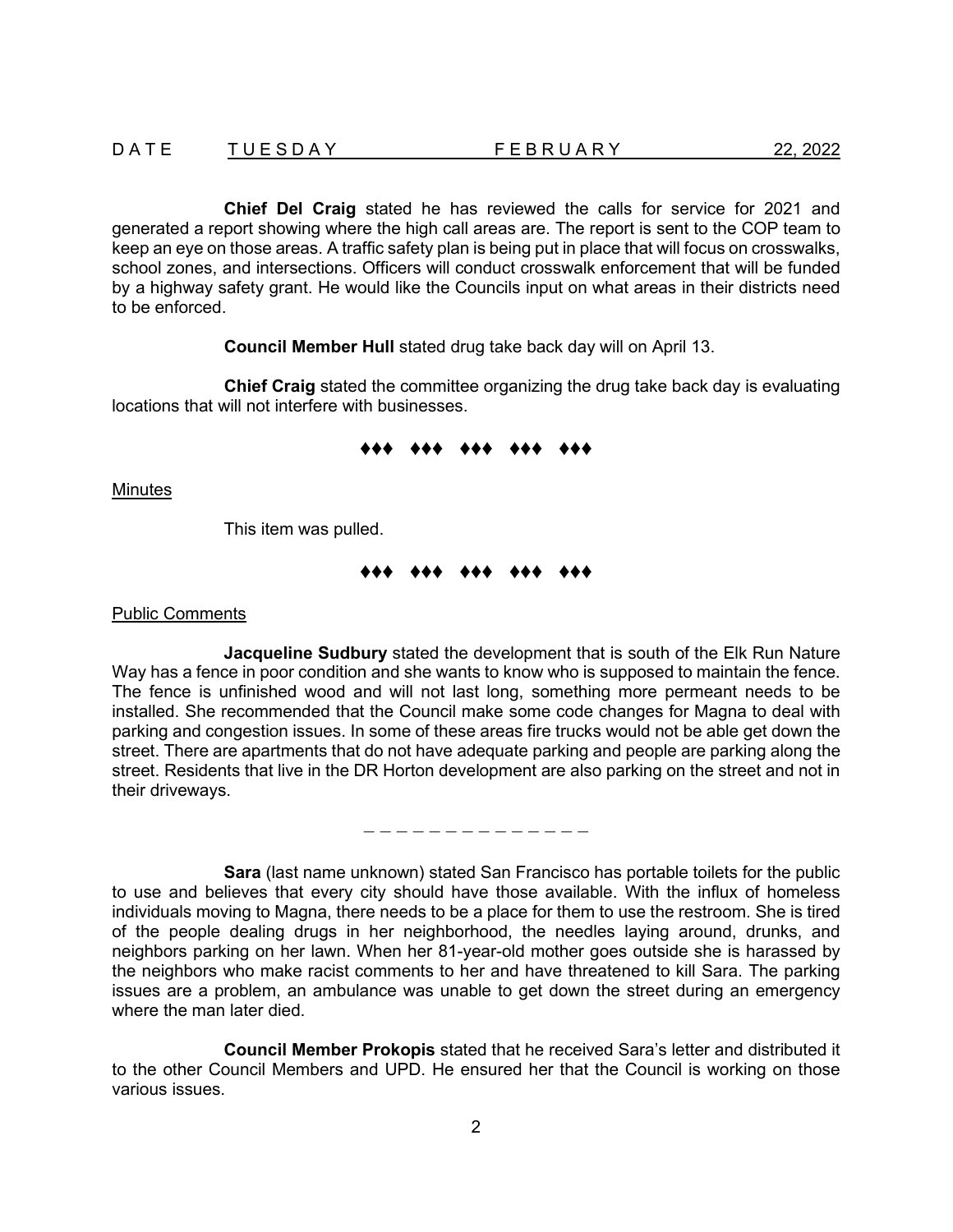# ♦♦♦ ♦♦♦ ♦♦♦ ♦♦♦ ♦♦♦

Community Stakeholder Reports

### *Magna in Motion*

**Kari Duckworth** stated Magna in Motion is putting together a budget report showing where funds are being spent. She needs to know what items the Council wants presented and when it needs to be presented. They received grant money with the stipulation that it has three years to meet the goals set forth in the grant. One of the goals is organizing a farmers' market for Magna residents. She has the opportunity to work with West Valley City to organize a farmers' market that will benefit Magna and West Valley City. In the future they may be able to include Kearns and rotate the farmers' market between the cities. Residents use the walking path near the cemetery, and it would be beneficial to put a sign up with Magna in Motion's logo and how many steps have been taken. There is a community garden in the area that they would like to adopt a portion of. The food grown in its portion of the garden could be donated to families in need. The individual that helps organize the 5K has increased its fee to \$850.

− − − − − − − − − − − − − −

### *Magna Chamber of Commerce*

**Fonda Oliphant** stated they received ICAP funding that was funded through Salt Lake County with the purpose of identifying businesses that have been affected economically from COVID-19. The company that was hired to collect the information needs to hire a new employee, until that is complete the program is in limbo. The Chamber of Commerce intends to apply for new funding opportunities. She has heard the statement "needing to get the word out" regarding various issues that have been discussed. The Chamber of Commerce has a monthly newsletter, and they will include community announcements that the Council has.

− − − − − − − − − − − − − −

*Pleasant Green Cemetery*

**Sharon Nicholes** reviewed the February monthly report, stating there were three residential plots sold, and one adult burial with a Saturday upcharge. She has been working with Marla Howard, General Manager, Greater Salt Lake Municipal Services District (MSD), on setting up the ability to accept credit cards. They are working with a company to survey the cemetery using technology that can determine what is underground. There will be a demonstration at the cemetery; however, the cost is \$585 for two hours. She would like approval to use funds to pay for the demonstration to determine if it is worth surveying the entire cemetery. There are areas of the cemetery that are hard to dig into, the data gathered could help determine what areas of the cemetery can be sold. After the demonstration, the company will be able to provide a cost to complete the entire cemetery.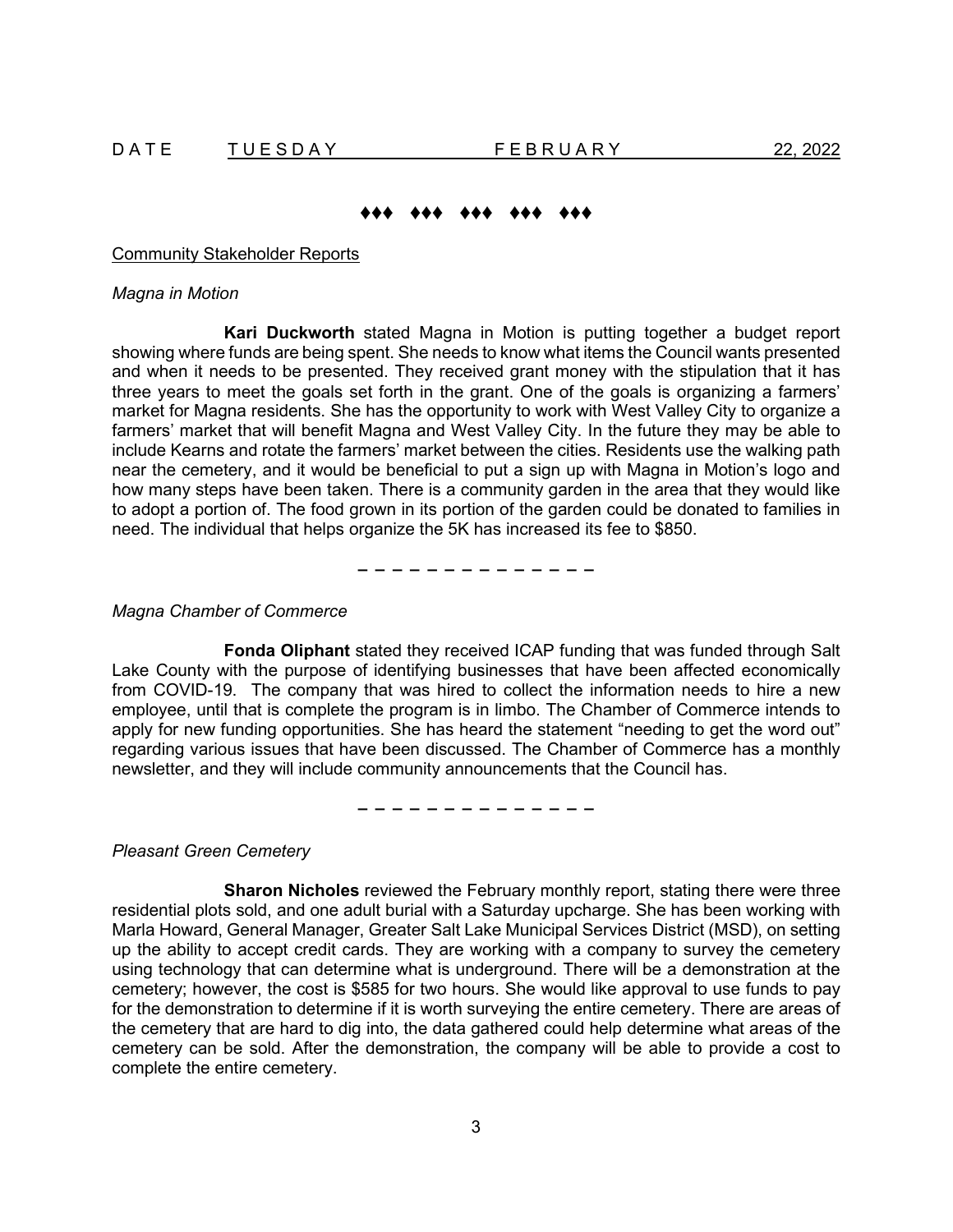| DATE | TUESDAY | FEBRUARY | 22, 2022 |
|------|---------|----------|----------|
|      |         |          |          |

**Paul Ashton** stated there are a couple of options the Council has to approve the allocation of these funds. The procurement ordinance allows the mayor to approve the allocation of funds under a certain amount, this request could be approved under the mayor's discretion. By presenting the request for funding it allows the Council to express their opinions, ask questions, and then take a vote on the allocation.

**Council Member Prokopis** stated presenting the request for funds to the Council is good practice.

The Council unanimously agreed to allocating the funds.

**Council Member Barney** stated he brought an individual to the cemetery that will be able to create a new sign. This individual is putting together a design proposal and an estimated cost that will then be presented to the Council.

− − − − − − − − − − − − − −

*Dog Park* 

**Mayor Peay** stated Dominion Energy is building a new plant in Magna and they want to get involved in the community. He spoke with them in the fall and looked at property that could be used for a dog park. Dominion Energy would like to set up a meeting in April or May to discuss the Councils expectations and what they can do to help. The Council will probably have to provide some of the funding for the dog park.

# ♦♦♦ ♦♦♦ ♦♦♦ ♦♦♦ ♦♦♦

### Action Items

*Resolution No. 22-02-05 – 2022 Conflicts of Interest Disclosures* 

**Rori Andreason** stated the following resolution is approving the conflict of interest disclosure forms that each council member submitted for 2022.

## RESOLUTION NO. 22-02-05 **Date:** February 22, 2022

A RESOLUTION OF THE MAGNA METRO TOWNSHIP COUNCIL ACCEPTING THE 2022 CONFLICTS OF INTEREST DISCLOSURES OF THE MAGNA METRO TOWNSHIP COUNCIL

WHEREAS, the Magna Metro Township ("Magna") is a Municipality pursuant to Utah Code §§ 10-2a-401 et seq.

WHEREAS, in accordance with the Municipal Officers' and Employees' Ethics Act (§§ 10- 3-1301, et seq., U.C.A., 1953 as amended) the Magna Metro Township Council ("the Council") have submitted their 2022 Conflicts of Interest Disclosures;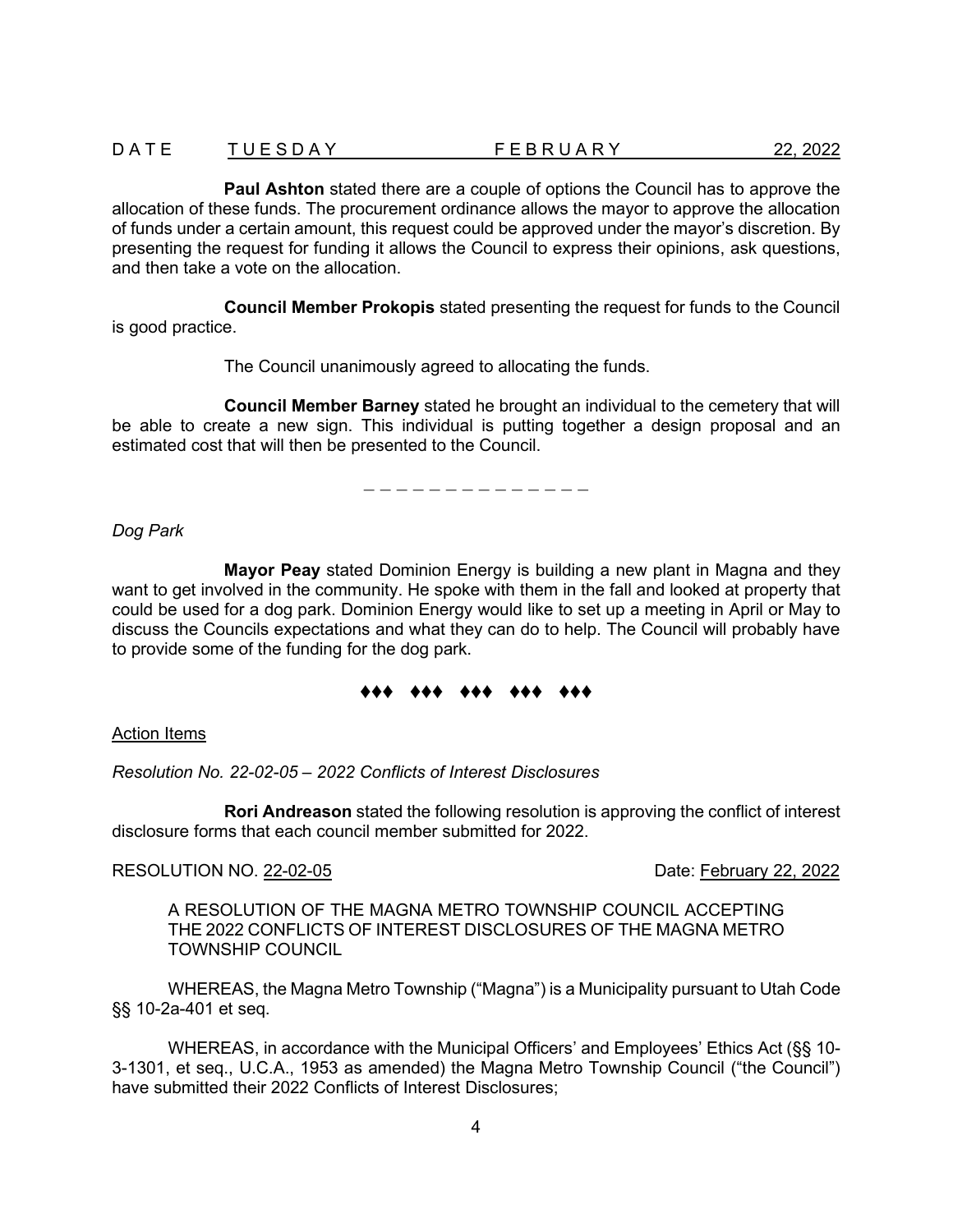## D A T E T U E S D A Y T LE B R U A R Y T LE A T U E S D A Y 22, 2022

WHEREAS, it has been determined that the best interest of the Magna Metro Township and general public will be served by the approval of the Conflicts of Interest Disclosure of the Council attached to this Resolution,

THEREFORE, BE IT RESOLVED by the Magna Metro Township Council, Magna, Utah:

Section 1. The Magna Metro Township Council hereby approves the Conflicts of Interest Disclosures of the Council attached here to as Exhibit A.

APPROVED AND ADOPTED by the Magna Metro Township Council, in Magna, Salt Lake County, Utah this 22nd day of February 2022.

## MAGNA METRO TOWNSHIP

By: /s/ DAN W. PEAY Mayor

ATTEST:

/s/ SHERRIE SWENSEN Salt Lake County Clerk Metro Township Clerk/Recorder

Council Member Prokopis, seconded by Council Member Hull, moved to approve Resolution 22-02-05, accepting the Magna Metro Township Council Members Conflict of Interest Disclosures. The motion passed unanimously.

− − − − − − − − − − − − − −

*Resolution 22-02-06 – Magna Metro Township Council Rules of Procedure and Order*

**Rori Andreason** stated the following Resolution includes a simple form of rules of procedure and order that will be attached to the agenda.

RESOLUTION NO. 22-02-06 Date: February 22, 2022

A RESOLUTION OF THE MAGNA METRO TOWNSHIP COUNCIL APPROVING THE RULES OF PROCEDURE AND ORDER FOR THE MAGNA METRO TOWNSHIP COUNCIL

WHEREAS, the Magna Metro Township ("Magna") is a Municipality pursuant to Utah Code §§ 10-2a-401 et seq.

WHEREAS, the Magna Metro Township Council ("the Council") has reviewed and recommended approval of Rules of Procedure and Order to govern operations: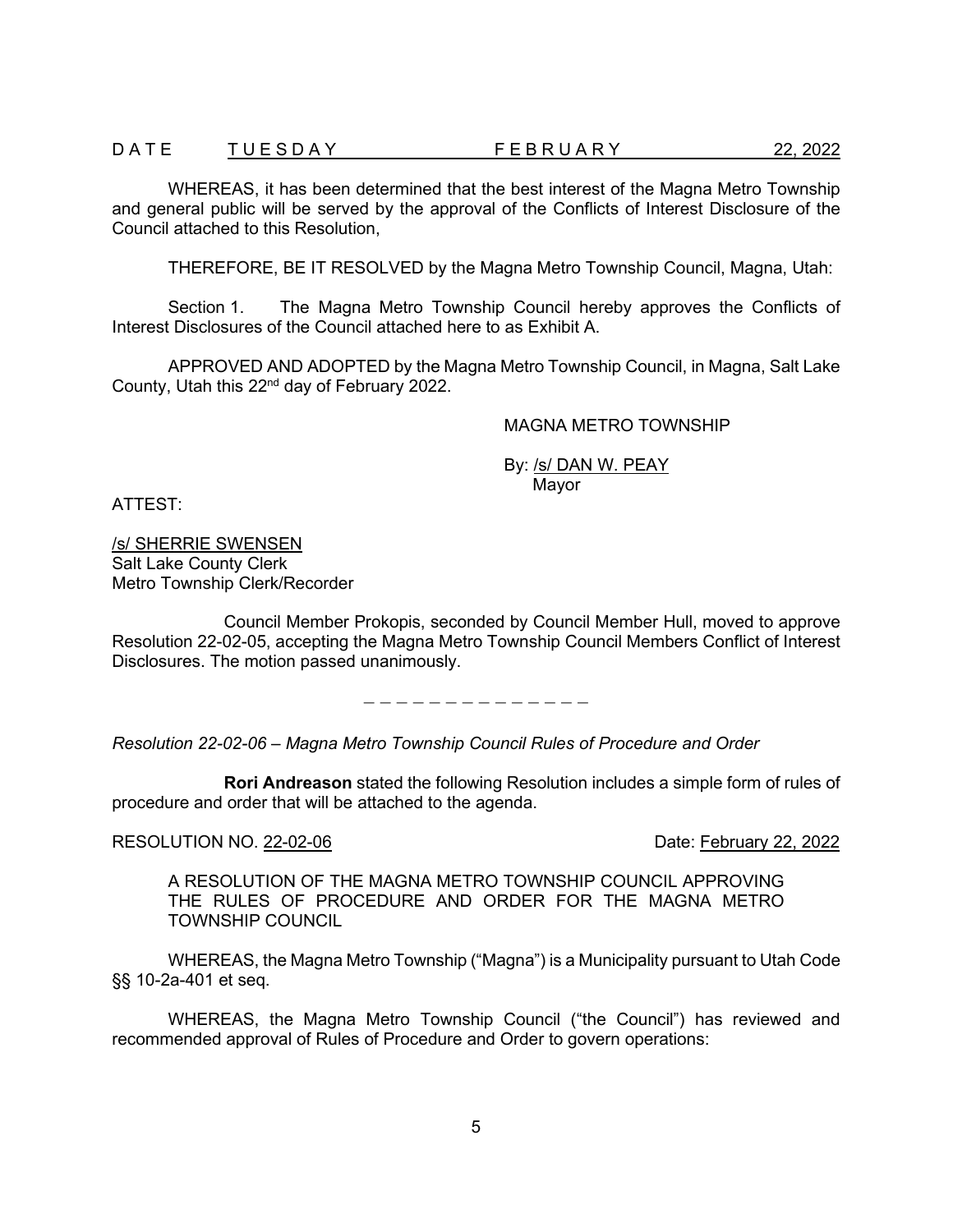## D A T U E S D A Y F E B R U A R Y 22, 2022

WHEREAS, it has been determined that the best interest of the Magna Metro Township and general public will be served by the approval of the Rules of Procedure and Order attached to this Resolution.

THEREFORE, BE IT RESOLVED by the Magna Metro Township Council, Magna, Utah:

Section 1. The Magna Metro Township Council hereby approves the Rules of Procedure and Order attached here to as Exhibit A.

APPROVED AND ADOPTED by the Magna Metro Township Council, in Magna, Salt Lake County, Utah this 22nd day of February 2022.

### MAGNA METRO TOWNSHIP

By: /s/ DAN W. PEAY Mayor

ATTEST:

/s/ SHERRIE SWENSEN Salt Lake County Clerk Metro Township Clerk/Recorder

**Council Member Barney** stated he has a couple of amendments to the Resolution and made the following motions:

Council Member Barney, seconded by Council Member Hull, moved to amend language in Rule No. 2, to read "items may only be placed on the agenda by any council member" instead of "items may only be placed on the agenda by either the mayor or any two council members". The motion passed unanimously.

Council Member Barney, seconded by Council Member Prokopis, moved to add language in Rule No. 3, to read "members of the public must be recognized by the mayor before addressing the Council". The motion passed unanimously.

Council Member Hull, seconded by Council Member Barney, moved to approve Resolution 22-02-06, with amendments. The motion passed unanimously.

# ♦♦♦ ♦♦♦ ♦♦♦ ♦♦♦ ♦♦♦

### Council Reports

*Unified Police Department (UPD) / Salt Lake Valley Law Enforcement Service Area (SLVLESA)*

**Council Member Prokopis** stated UPD continues to work through recruiting challenges. SLVLESA created a sub-committee to look at various funding options. The tax cap has been reached and would take approval from the legislature to increase it.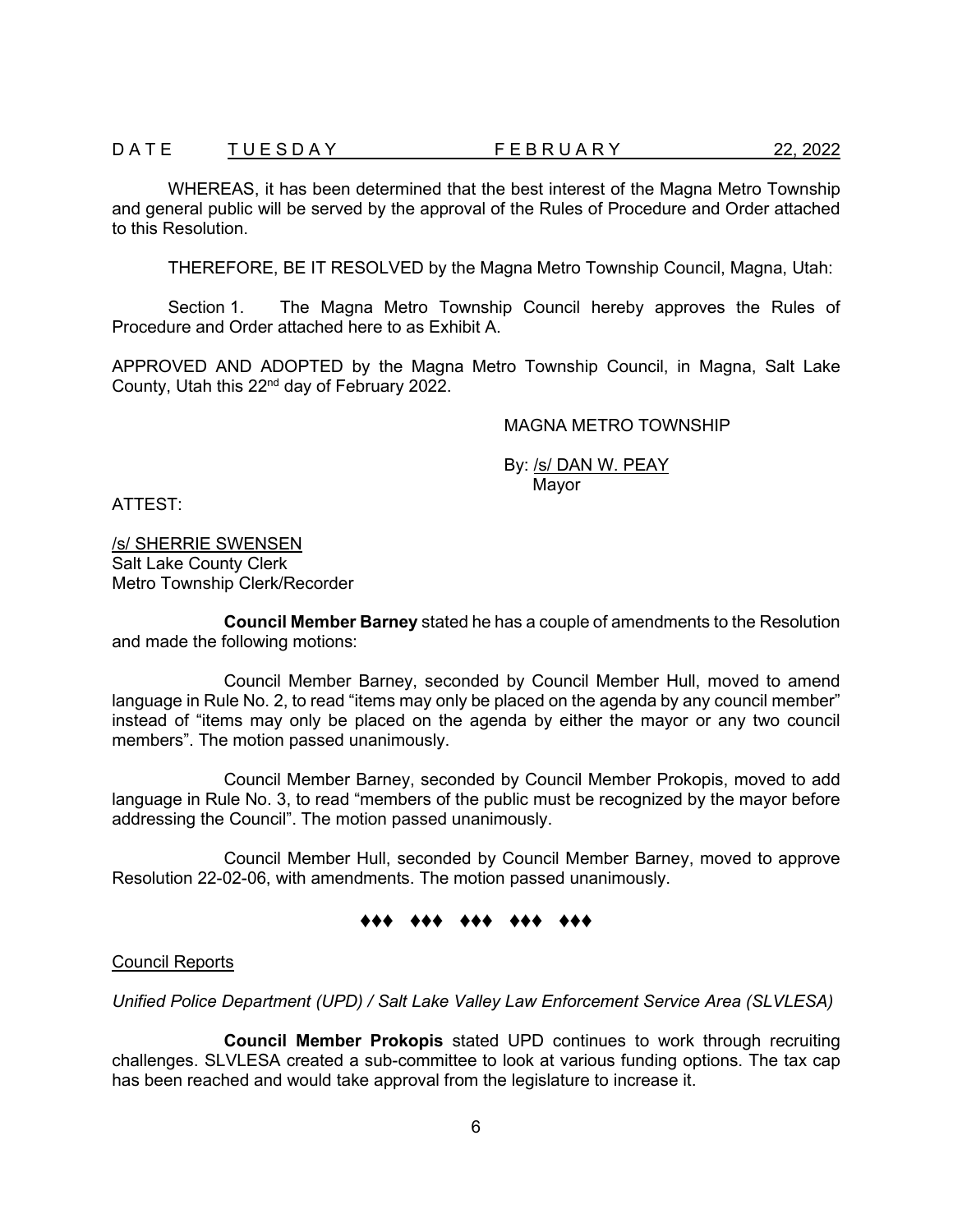*Utah Inland Port Authority*

**Paul Ashton** stated leadership at the legislature are creating bills to radically change the Utah Inland Port Authority. One bill will eliminate the board of trustees and replace it with a five-member board and three nonvoting members. The Senate President and House Speaker would each have appointees as well as an additional voting member they would jointly appoint with relevant business expertise. The governor would keep two members that are not government officials: one with economic development expertise and one from the business community. One of the three nonvoting members would be required to be a Salt Lake City Council Member whose district is within the port authority's jurisdiction. The other two nonvoting members will be chosen by the board and will need to have expertise in transportation and logistics. He met with lobbyists today and informed them that Magna has traditionally been supportive of the Inland Port Authority. With the Councils approval, he would like to additionally inform them that if the bills are passed and Magna does not have a seat on the board, the Council will not longer support it.

− − − − − − − − − − − − − −

The Council unanimously agreed to direct Mr. Ashton to inform the legislature that it will not support the Inland Port Authority if Magna no longer has a seat on the board.

**Mr. Ashton** stated in addition, by removing Salt Lake City's voting membership on the board, the Inland Port Authority will get in exchange, a 25-year contract and a larger share of the future tax increment. There was no discussion on returning tax increment to Magna or West Valley. There are other boards that the legislature is trying to remove elected officials from. By removing the elected officials from the various boards, they believe they can avoid public comment and bypass the Open and Public Meetings Act requirements. There are organizations that do not think that will work because the Inland Port Authority is using taxpayer funds.

**Council Member Prokopis** stated he approves expanding the Inland Port Authority Board to include individuals with business expertise; however, he does not want Magna to be eliminated.

− − − − − − − − − − − − − −

*Unified Fire Authority (UFA) & Unified Fire Service Area (UFSA)*

**Council Member Hull** stated the Board is looking at a seven to nine percent member fee increase next year due to inflation and providing a cost-of-living allowance (COLA) to employees. UFA fire station 102 had a liquefaction study completed and discovered that the old station was sitting on a liquefaction area. The soil will have to be stabilized to continue construction. The Millcreek City fire station construction was denied by FEMA because it sits on a floodplain. Since the Millcreek City fire station was part of the bond, UFA is having to work with the bond company to figure out how to use that money.

Fire school 101 will be held this year for any elected official that wants to go. UFA is working on a process to allow local government to name new fire stations. UFA Chief Dan Peterson is retiring, and a replacement will be announced in March.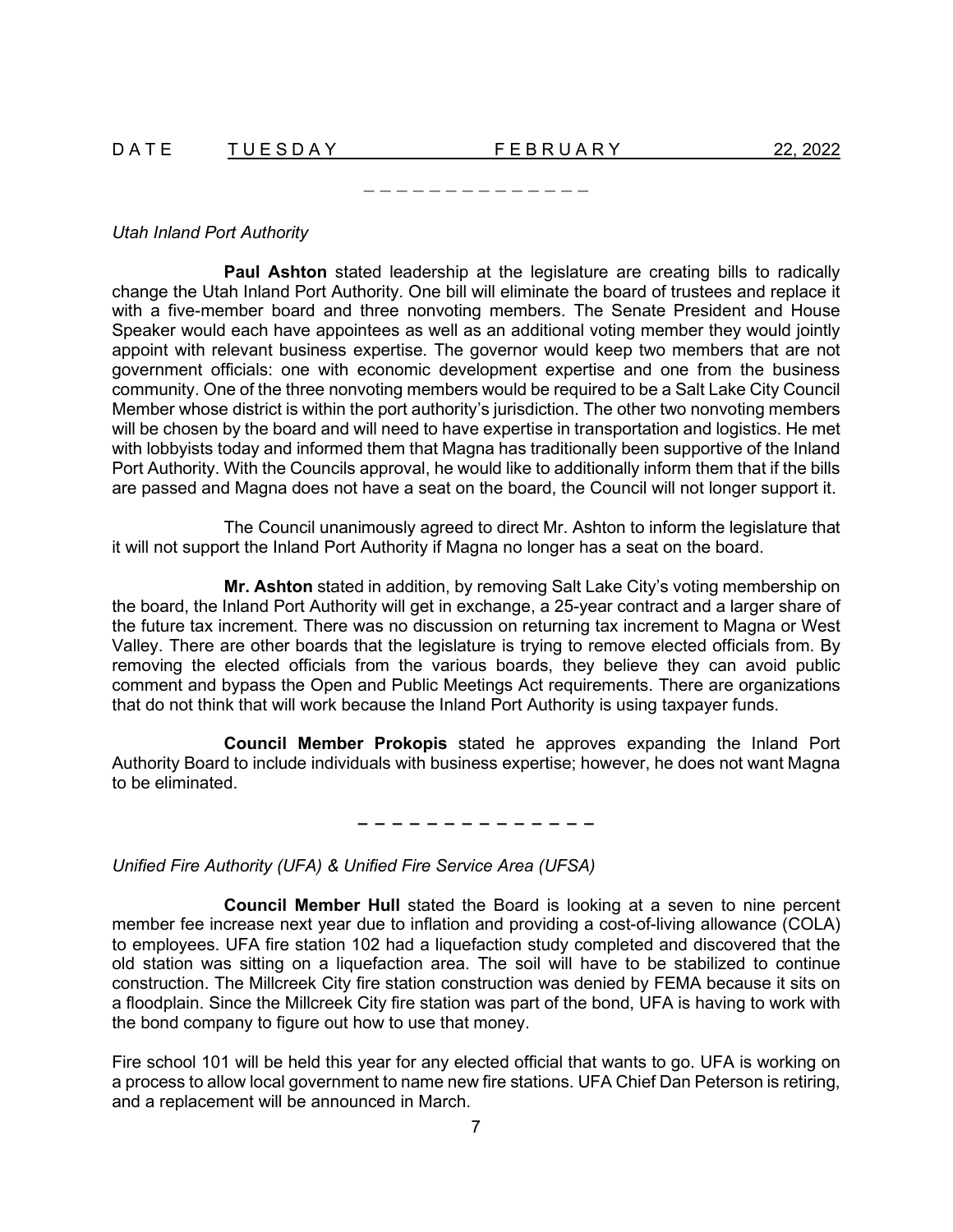− − − − − − − − − − − − − −

*Greater Salt Lake Municipal Services District (MSD)*

**Mayor Peay** stated the MSD Board received a legislative update that took a big portion of the meeting. The MSD is in the process of hiring a chief financial officer.

− − − − − − − − − − − − − −

*Magna United*

**Council Member Hull** stated she is working with Marla Howard, General Manager, Greater Salt Lake Municipal Services District (MSD), to move Magna United in house.

− − − − − − − − − − − − − −

*Wasatch Front Waste and Recycling District*

**Council Member Barney** stated vouchers will soon be available at the Magna Library.

− − − − − − − − − − − − − −

*Magna Mosquito Abatement*

**Council Member Pierce** stated there was nothing to report.

# ♦♦♦ ♦♦♦ ♦♦♦ ♦♦♦ ♦♦♦

Administrator Report

**Rori Andreason** stated she had nothing to report.

### ♦♦♦ ♦♦♦ ♦♦♦ ♦♦♦ ♦♦♦

Other Announcements

**Council Member Pierce** stated she received a call from a constituent with concerns about the water department. She informed the constituent that the Council does not have authority over the water department, and the constituent should attend the Magna Water District Board meeting to express her concerns. The constituent had additional concerns about ongoing neighbor complaints and a dispute over property lines. She informed the constituent that the Council cannot enforce anything outside of the current codes in place, but the Council has been working on improving those codes. She also educated the constituent on what civil options were available. She instructed the constituent to contact the Salt Lake County Assessor's office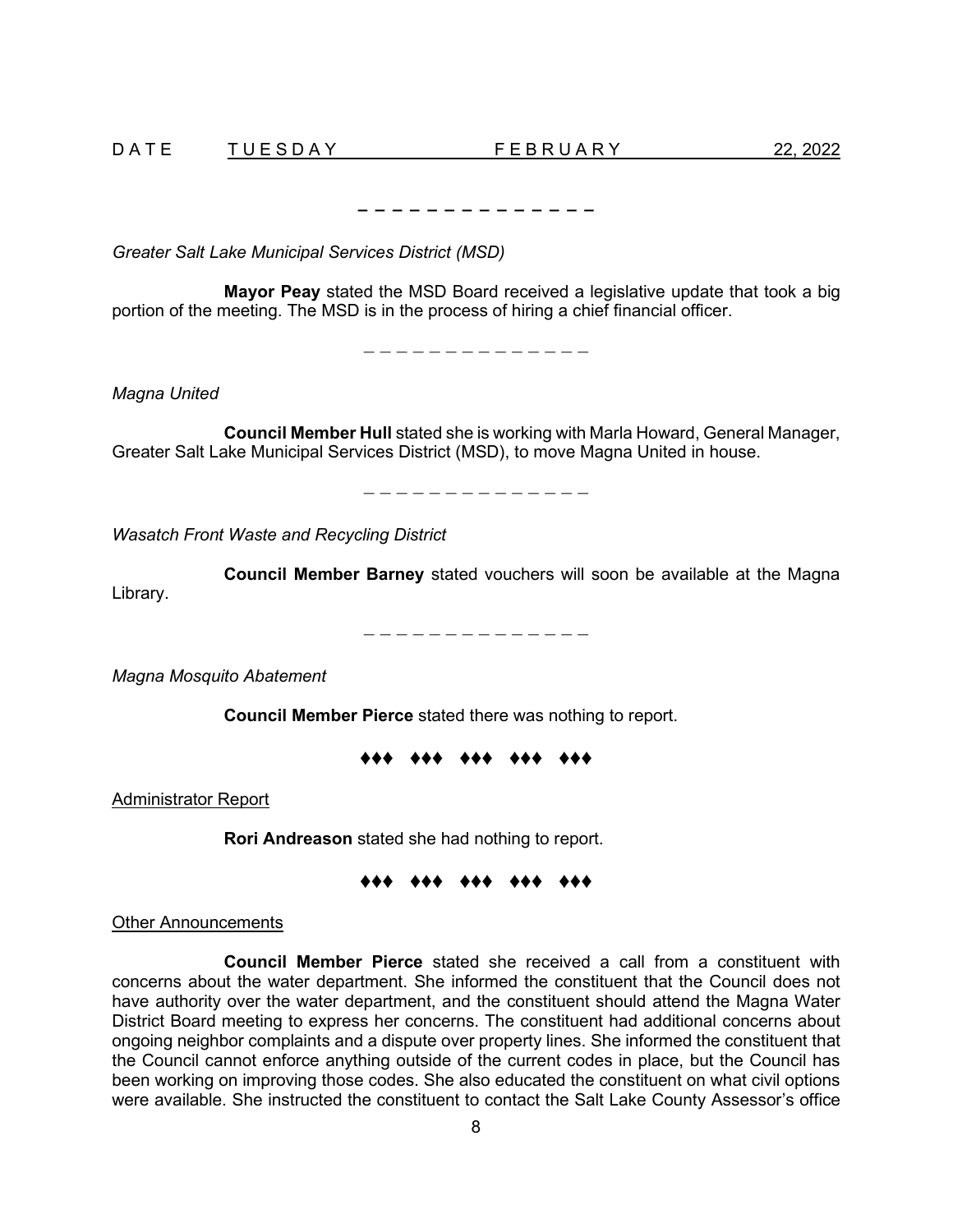to see if they could come out and survey the property in dispute. She also provided contact information for other organizations that may be able to help the constituent resolve some of the issues.

− − − − − − − − − − − − − −

**Council Member Barney** stated he received a phone call from an individual that owns property on Magna Main and wants to develop it. This individual is willing to accommodate and match the development to the current Magna Main Street aesthetics; however, it is running into problems with the current code. The Planning and Development department is on notice to revamp the code.

− − − − − − − − − − − − − −

**Council Member Hull** stated she talked to a citizen about the fence on 8000 West. The people that live along the fence are not doing anything to fix it. There is a code enforcement issue but there are not funds available. She would like to put this issue on a future agenda to discuss how repairs to the fence can be funded.

**Council Member Barney** stated there needs to be set standards on how fencing should be constructed on major thoroughfares.

**Council Member Hull** stated in the past code enforcement would update the Council on issues they are working on. They have not been at a meeting in a long time and there are parking issues that need to be addressed.

**Mayor Peay** stated code enforcement cannot deal with parking issues, those issues need to be dealt with through UPD.

**Paul Ashton** stated the Council needs to adopt a parking ordinance. Cities typically deal with parking issues by limiting the number of vehicles a home can have. After the legislative session is over, he will focus his attention to this issue.

**Council Member Hull** stated there are going to be more vehicles at a residence due to multiple families living in one house because the cost to rent or own is out of reach for a lot of people.

− − − − − − − − − − − − − −

**Council Member Prokopis** stated a constituent reached out to him regarding problems with code enforcement and the number of goats on its property. The constituent previously owned a large farm and over the years has sold portions of the land. The constituent thought it was grandfathered into a previous code that allowed more goats. Code enforcement is saying that the property is not grandfathered, and the constituent needs to reduce the number of goats to two. The constituent is not opposed to reducing the number of goats; however, code enforcement is not allowing for an acceptable amount of time to do that appropriately.